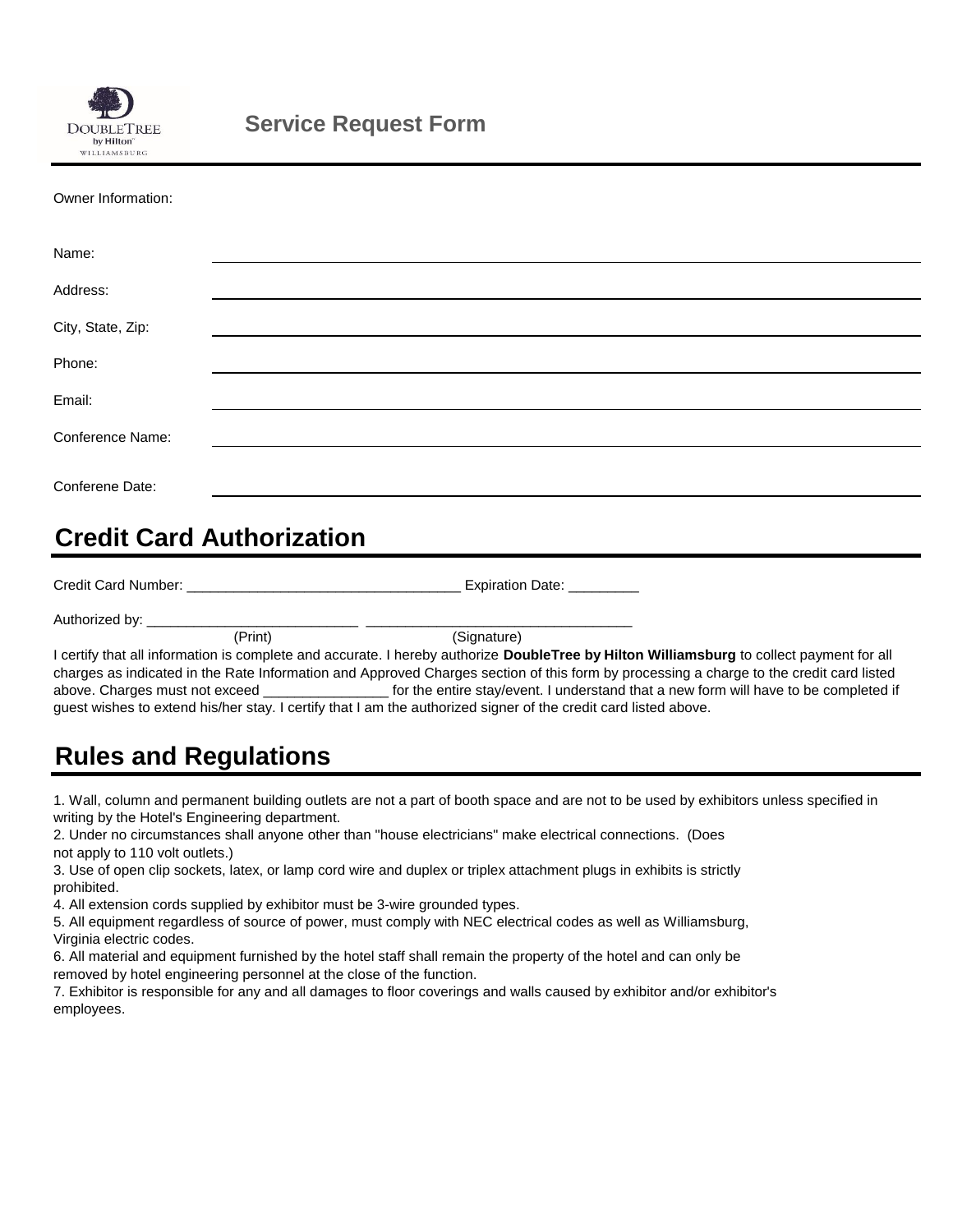### **Disclamer**

DoubleTree by Hilton Williamsburg is not responsible for any lost, stolen, damaged or misdirected equipment, personal items or business related property brought onto the premises by an Exhibitor, Guest, Group Contractor, etc. This includes items that are in the meeting room outside of the Event hours.

#### **Intials Date**

**Box Handling/Storage**

• Address incoming boxes as follows:

 Mr./Ms. Contact Name Name of Your Company c/o (meeting name and start date) DoubleTree by Hilton Williamsburg 50 Kingsmill Road, Williamsburg, VA, 23185 Attention: Heather Meier

If you are shipping an item that requires special handling, or that is larger than 3 feet square or heavier than 200 lbs., please contact your Conference Services Manager at least 14 days in advance. This includes computer equipment, Internet servers, electronics, etc. The Hotel does not assume responsibility for handling or setup of such items unless special arrangements have been made. Should you contract with the Hotel to move or set up your special items, handling charges will apply.

Out-going:

• All outgoing boxes must be packed, sealed and labeled by Exhibitor.

• Guests can ship out by contacting the Sales Office by 5:30 p.m. on teardown day (Monday - Friday): Weekend shipments will be stored until Monday. Such shipping charges can be put on the on a credit card, or on the guest's UPS or FedEx account

(you must provide your own UPS/FedEx account number or labels).

• Sales Department will provide a "shipping form" that the Hotel uses internally for proper tracking.

• Large boxes and exhibit cases need to remain in the exhibit area, however the Sales Team will still assist with making the arrangements.

• Questions should be directed to your Conference Services Manager prior to the meeting.

 **(Signature) (Date)**